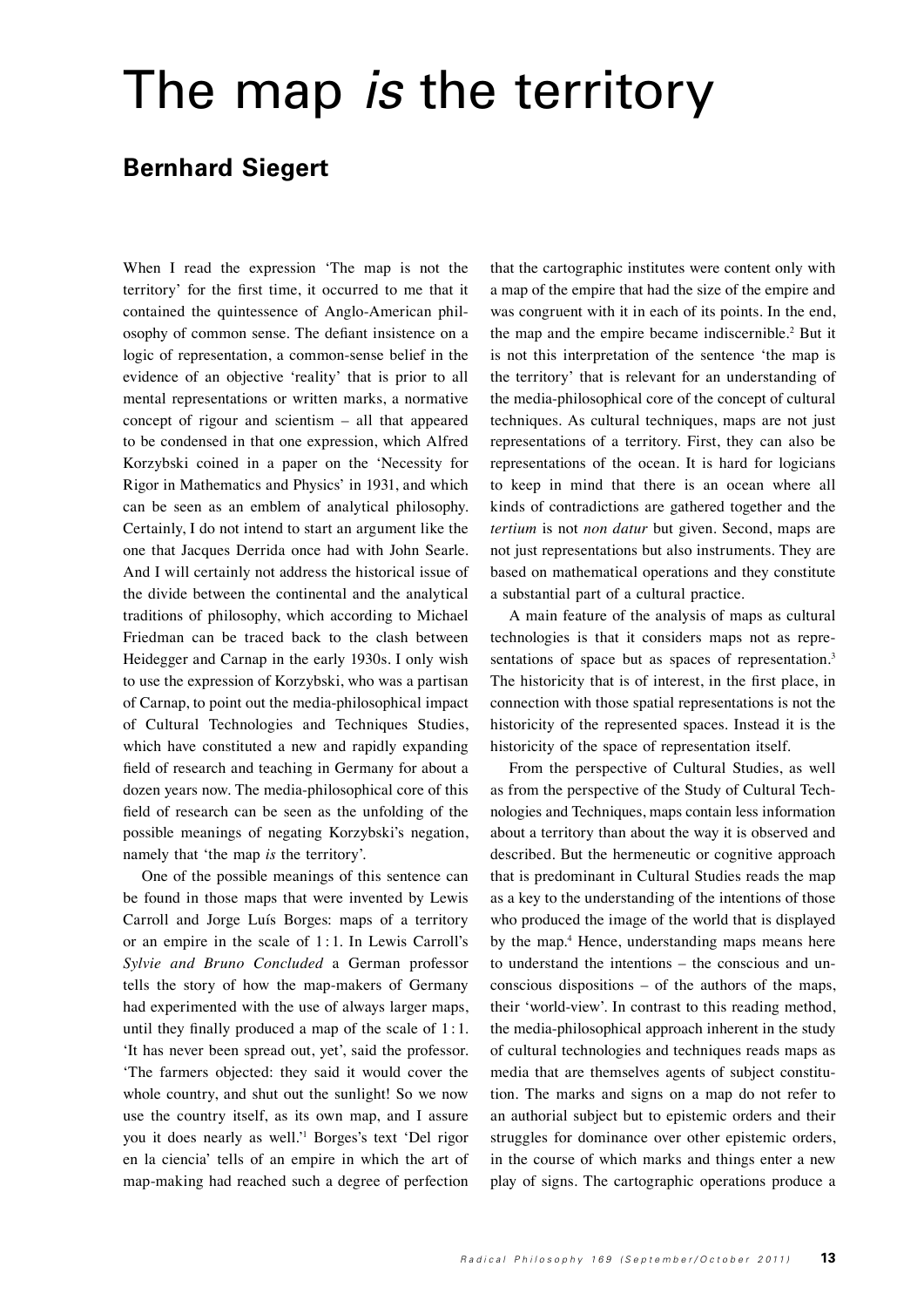subject, which correlates to them. Such an approach does not consider a map as a representation in two ways: neither in the sense of a denotation, nor in the sense of a reflection of the cultural predisposition of an authorial subject. It is instead concerned with the way changes in cartographic procedures give rise to various orders of representation. Instead of representing cultural predispositions, it is their very basis of production. What is used for interpretation in the approach of hermeneutics and Cultural Studies is that which needs to be interpreted in the approach of Cultural Techniques and Technologies Studies. Representation is not presupposed but is itself a historical event, which appears at a certain date in the history of cartographic orders. Maps thus appear as sources of a history of representation and not as representations in a history of intentions and their cultural conditions.

The concept of cultural techniques is not 'postmedia' in the sense that it is designed to replace the concept of the media, or in the sense that in the age of digital media artworks transcend the Greenbergian dogma of media specificity. But it is 'post*new*-media' in the sense that it suggests we interpret Media Studies as something completely different from Internet Studies or Mass Media Studies. It attempts to turn Media Studies into 'Medium Studies' in so far as it calls for a 'physics of media'. It is designed to set a new perspective on media or mediums: namely, to relate the concept of media/mediums historically to ontological and aesthetic operations that process distinctions (and the blurring of distinctions) which are basic to the sense production of any specific culture.

## **Cultural techniques, media studies**

In nineteenth-century Germany, the term 'cultural technologies' signified what in the English language was called 'agricultural engineering': river regulations for instance, but also techniques of breeding and domesticating animals. In the 1970s it was related to elementary techniques of education: reading, writing, calculating. When the concept of cultural techniques re-emerged in the context of Media Studies and German *Kulturwissenschaft* shortly before the turn of the new century it was based on a post-humanistic understanding of culture. Thus, its spectrum could be expanded (for instance, to calendar techniques, techniques of jurisdiction, or techniques of trance and the sacred) and, in addition, it could find a systematic place in the context of history of science, legal history, art history, cultural anthropology and ethnology, inasmuch as those disciplines were themselves effected by the 'cultural turn'. What was left out systematically were the big

explanatory models of a history of ideas or a philosophy of history: the progress of the individual and humanity and freedom, on the side of idealism; economic crises and revolutions, on the side of materialism.

The concept of cultural techniques thereby took up a feature that had been specific to German media



theory since the 1980s. This specific feature set apart German media studies from Anglo-American media studies, as well as from French and German studies of communications – let alone sociology, which, under the spell of enlightenment, in principle wanted to consider media only with respect to the public. German media analysis placed at the basis of changes in cultural and intellectual history inconspicuous techniques of knowledge like card indexes, media of pedagogy like the slate, discourse operators like quotation marks, uses of the phonograph in phonetics, or techniques of forming the individual like practices of teaching to read and write. Thus media, symbolic operators and practices were selected out, which are today systematically related to each other by the concept of cultural techniques. The philosophical specificity of German media analysis was that it took up Michel Foucault's concept of the historical *a priori* and turned it into a 'technical *a priori*' by referring the Foucauldian 'archive' to media technologies.

While in communication studies, sociological methods played a predominant role, in German media studies there was a link established between media and changes in knowledge and perception. More precisely, it was not so much the question of what was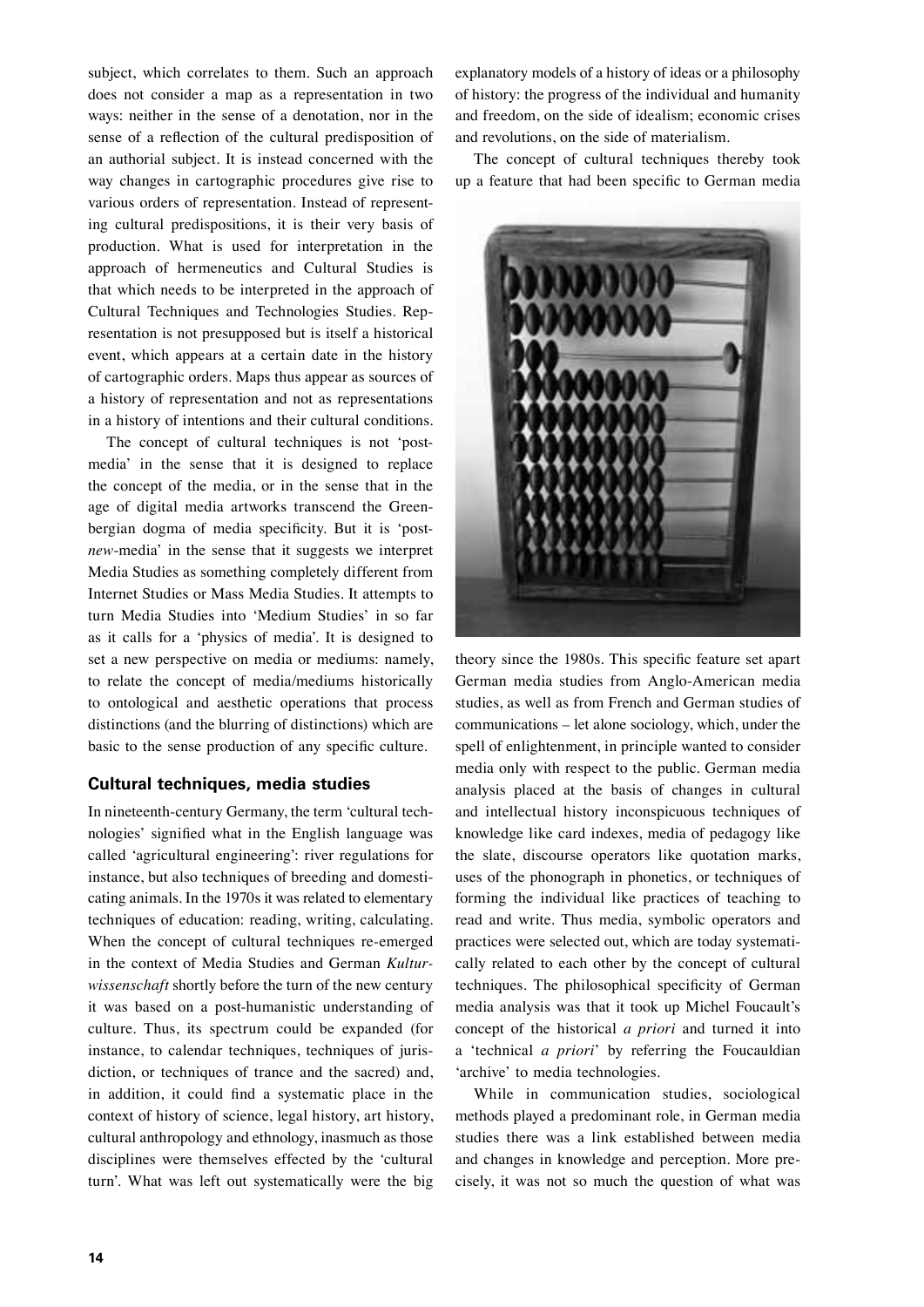represented in the media, and how it was represented, and why it was represented in one way and not in another, that came into focus – since questions like these lead always to the same answers. Content analysis of media products will always reproduce the same highly predictable results, because it will always find what it already knows that it is to be found there. A Marxist will always discover the commodity form of contents, and a fan of Cultural Studies will always find *race*, *class* and *gender* as the cultural semantics which govern those contents. In contrast to content analysis, parts of German media theory shifted the focus from the representation of meaning to the conditions of representation. The question is not how the map interprets the objective territory it represents, but what techniques of representation it uses and how those techniques of representation were part of power relations, and how the very concept of the territory is related to those techniques and those power relations. The whole question of representation was shifted towards the question of the conditions of representation. These conditions are not at all exclusively technical *a prioris* but involve the materiality of media in the broadest sense, including their technicality, discourse networks, cultural techniques and formations of knowledge.

The concept of cultural techniques highlights the operations or sequences of operations that historically and logically precede the media concepts generated by them. However, although an operation like counting could be processed purely by means of a bodily technique, in the sense of Marcel Mauss, it nevertheless always presupposes technical objects (be it one's own fingers), which predetermine the performance of the operation and thus the concepts derived from that operation. Calculation by means of an abacus gives rise to another concept of number than calculating with one's ten fingers, and the paper surface and the computer to yet other concepts of number.

The media-philosophical core of the study of cultural techniques and technologies therefore consists of a vehement criticism of an ontological conception of philosophical terms. Instead, the study of cultural techniques aims at revealing the operative basis of those terms. There is no 'man' independent from cultural techniques of hominization, or anthropotechnics; there is no time independent from the cultural techniques of calendars, time measurement and synchronization; there is no space independent from cultural techniques of ruling spaces and so forth. This does not imply, however, that writing the history of cultural techniques is meant to be an anti-ontological project. On the contrary, it implies more than it excludes a historical

ontology, which however does not base that which exists in ideas, adequate reasons or an *eidos*, as was common in the tradition of metaphysics, but in media operations, which work as conditions of possibility for artefacts, knowledge, the production of political or aesthetic or religious actants.

The map *is* the territory inasmuch as, for instance, map-making is a cultural technique that, in the service of the state, *produced* the territory as a political reality. Let me use the example of one of the most famous maps in art history to elaborate in just one aspect of the Cultural Techniques approach: the map in Johannes Vermeer's *Allegory of Painting* (1665–67, oil on canvas, Kunsthistorisches Museum, Vienna).

### **Vermeer's map**

On the wall of the painter's study we see a map of the Netherlands, which displays on the right side (north) the seven Protestant provinces and on the left (south) the ten provinces that stayed under the rule of the Spanish Habsburgs. The map that Vermeer displays here was created by Claes Jansz Visscher and was published some time after 1652.

The metaphysics of space that lie at the basis of the truism 'that the map is not the territory' originate from the cultural technique of perspectival image construction, in which line rules over colour, and the surface over the materiality of flatness. Linear perspective is biased to support the conception that technical distinctions between the eye and the imaginary space, abstract space and image objects, are embodiments of the metaphysical distinctions between *res extensa* and *res cogitans*, idea and matter (as happened in Florentine